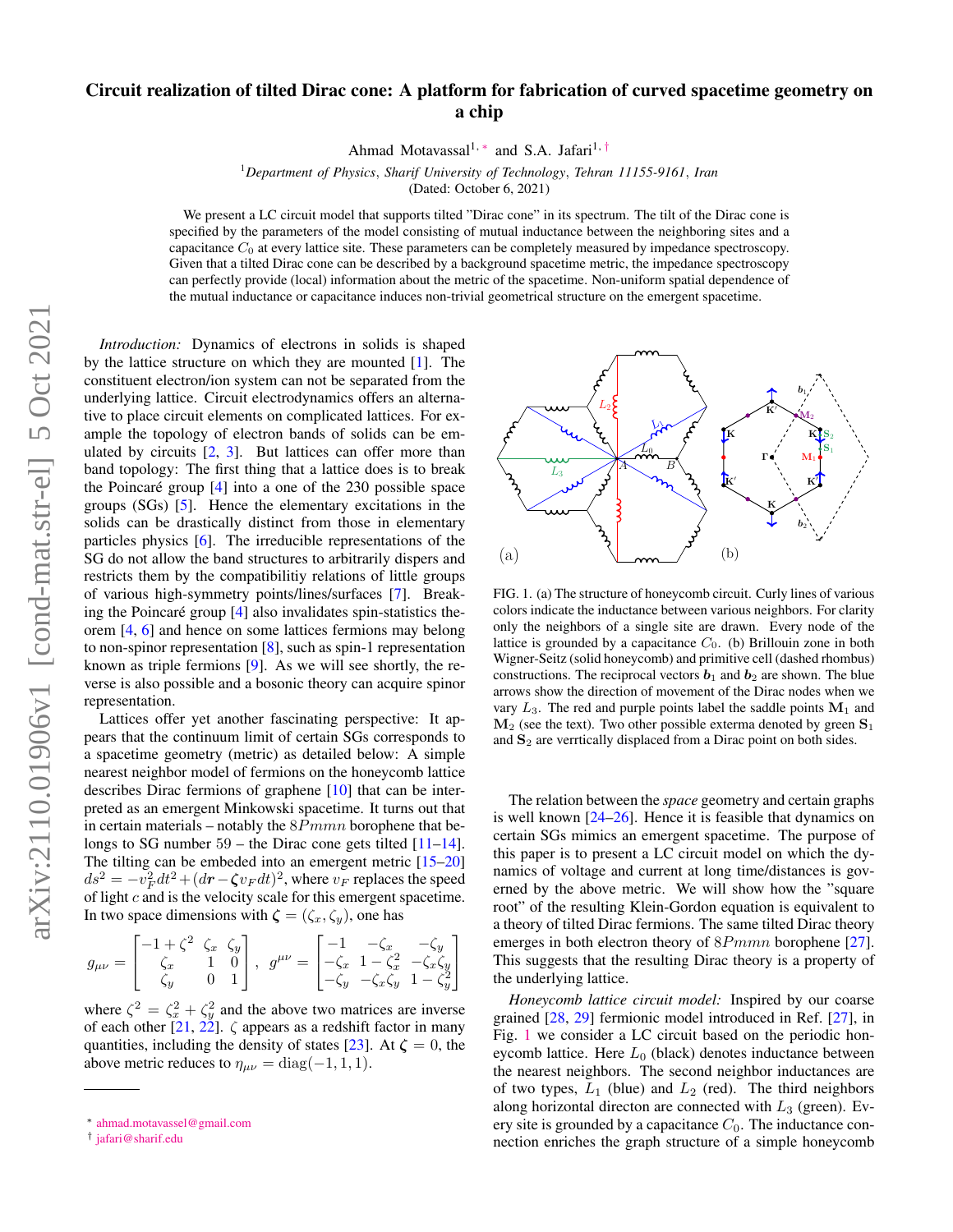lattice similar to an effective fermionic hopping model [\[2\]](#page-3-1), where the further neighbor connections set the location [\[30\]](#page-3-22) and tilt [\[27\]](#page-3-19) of the Dirac cone. The honeycomb lattice is composed of two Bravis sublattices A and B [\[10\]](#page-3-9). Setting the length of a bond by  $a_0 = 1/\sqrt{3}$ , the primitive lattice vectors are  $a_{1|2} = (\sqrt{3}, \pm 1)/2$ . Corresponding reciprocal lattice vec-tors depicted in Fig. [1\(](#page-0-2)b) are  $b_{1|2} = 2\pi(1, \pm\sqrt{3})/\sqrt{3}$ . Suppose that the voltage at at site  $r$  at time  $t$  in sublattice A(B) is  $V_{1(2)}(\mathbf{r}, t)$ . The Kirchhoff current law for site A reads

$$
\sum_{\delta} \frac{V_1(\mathbf{r}) - V_2(\mathbf{r} + \delta)}{L_0} + \sum_{i,\lambda} \frac{V_1(\mathbf{r}) - V_1(\mathbf{r} + \lambda a_i)}{L_1} + \sum_{\lambda} \frac{V_1(\mathbf{r}) - V_1(\mathbf{r} + \lambda(a_1 - a_2))}{L_2} + \frac{V_1(\mathbf{r}) - V_2(\mathbf{r} - a_1 - a_2)}{L_3} + C_0 \frac{d^2 V_1(\mathbf{r})}{dt^2} = 0,
$$

where  $\delta$  runs over the three first neighbors,  $i = 1, 2$  labels the basis vectors  $a_1$  and  $a_2$ ,  $\lambda = \pm$ . A similar equation for the sublattice B can be written by  $\delta \to -\delta$  and  $a_i \to -a_i$ . Harmonic solutions of the type  $V_i(\mathbf{r},t) = V_i(\mathbf{r})e^{-i\omega t}$  subject to translational invariance  $V_i(\mathbf{r}) = V_i(\mathbf{k})e^{\mathrm{i}\mathbf{k}\cdot\mathbf{r}}$  give

$$
V_1(\mathbf{k}) \Big[ \nu_0 - 2a(\cos \mathbf{k}.\mathbf{a}_1 + \cos \mathbf{k}.\mathbf{a}_2) - 2b \cos \mathbf{k}.(\mathbf{a}_1 - \mathbf{a}_2) \Big] - V_2(\mathbf{k}) \Big[ (1 + e^{-i\mathbf{k}.\mathbf{a}_1} + e^{-i\mathbf{k}.\mathbf{a}_2}) - ce^{-i\mathbf{k}.(\mathbf{a}_1 + \mathbf{a}_2)} \Big] = \bar{\omega}^2 V_1(\mathbf{k}),
$$

where we have defined dimensionless (and positive) parameters  $a = \frac{L_0}{L_1}$ ,  $b = \frac{L_0}{L_2}$ ,  $c = \frac{L_0}{L_3}$  and  $\nu_0 = 3 + 4a + 2b + c$ . The frequency  $\omega_*^2 = (L_0 C_0)^{-1}$  is the natural frequency of the system that allows to define dimensionless frequency  $\bar{\omega}$  by  $\omega = \omega_*\bar{\omega}$ . Putting together the equations for A and B results in the eigenvalue problem for the *Dynamical matrix*  $D(\mathbf{k}),$ 

$$
\begin{pmatrix}\n\varepsilon(\mathbf{k}) & \Delta(\mathbf{k}) \\
\Delta^*(\mathbf{k}) & \varepsilon(\mathbf{k})\n\end{pmatrix}\n\begin{pmatrix}\nV_1(\mathbf{k}) \\
V_2(\mathbf{k})\n\end{pmatrix} = \bar{\omega}^2(\mathbf{k})\n\begin{pmatrix}\nV_1(\mathbf{k}) \\
V_2(\mathbf{k})\n\end{pmatrix} (1)
$$

where  $\varepsilon(\mathbf{k}) = v_0 - 4a \cos k_x \frac{\sqrt{3}}{2} \cos \frac{k_y}{2} - 2b \cos k_y$  and  $\Delta(\mathbf{k}) = |\Delta|e^{i\phi} = -1 - 2e^{-ik_x\frac{\sqrt{3}}{2}}\cos\frac{k_y}{2} - ce^{-ik_x\sqrt{3}}$ . Despite that quantization of the current-voltage oscillator gives a bosonic theory, a spinor structure naturally emerges from the two-sublattice nature of the honeycomb lattice  $\langle V_{\mathbf{k}}| =$  $(V_1(k) \ V_2(k))$ . Eq. [\(1\)](#page-0-3) gives  $\bar{\omega}_{\pm}^2(k) = \varepsilon(k) \pm |\Delta(k)|$  and  $|V_{\pm,{\bm k}})\rangle = \frac{1}{\sqrt{2}}$ 2  $\left( \pm e^{i\phi} \right)$ 1 ), where  $\phi$  is the phase of the complex number  $\Delta$ . The splitting between the upper (+) and lower (-) frequency bands is controlled by  $\Delta(k)$  where

<span id="page-1-3"></span>
$$
|\Delta(\mathbf{k})|^2 = 4 \left[ \cos^2 \frac{k_y}{2} + (1+c) \cos \frac{k_y}{2} \cos \frac{k_x \sqrt{3}}{2} + c \cos^2 \frac{k_x \sqrt{3}}{2} + \left( \frac{1-c}{2} \right)^2 \right].
$$
 (2)

The upper and lower bands meet when,  $0 \leq c \leq 1$ . When  $c = 0$  gap closing (nodes) are located on the corners of BZ as shown in Fig. [1\(](#page-0-2)b) in Wigner-Seitz and primitive cell representations. The coordinates of  $\mathbf{K}/\mathbf{K}'$  are  $(0, \pm 4\pi/3)$ . Upon increasing c, the horizental coordinate of these points do not change, but because of the increase in  $\cos \frac{k_y}{2}$  $\frac{e_y}{2}$ , **K** and **K**' move vertically towards each other. Hence the role of parameter  $c$  is to control the location of the two independent (see the rhombos primitive cell BZ) nodes. Increasing c from 0 to 1 *shifts* the two nodes toward each other. At  $c = 1$  these two points collide and anihilate at the  $M_1$  point – due to their opposite topological charge – giving fully gapped spectrum for  $c > 1$ .

*Dirac theory:*  $\varepsilon(\mathbf{k})$  and  $\Delta(\mathbf{k})$  near the gap closing become

<span id="page-1-0"></span>
$$
\varepsilon(\mathbf{k}) \approx \bar{\omega}_0^2 + \tau \alpha_y \delta k_y, \ \ \Delta \approx -i w_x \delta k_x + \tau w_y \delta k_y, \ \ \bar{\omega}_0^2 = (3 + c)(1 + 2a + b(1 - c))
$$
\n(3)

where  $\tau = \pm$  marks the node (valley) around which the linearization has been made,  $(\delta k_x, \delta k_y)$  are the deviations from the gap closing point, and  $\alpha_y = \sqrt{(1-c)(3+c)}(a-b(1+c))$ while  $w_x = \sqrt{3}(1-c)/2$  and  $w_y = \sqrt{(1-c)(3+c)}/2$  that determine the dynamical matrix [\(1\)](#page-0-3). By Taylor expansion of the square root of the matrix  $D(k)$  around  $\bar{\omega}_0^2$ , one obtains a new matrix  $h(\mathbf{k})$  whose eigenvalues are  $\bar{\omega}(\mathbf{k})$ :

<span id="page-1-1"></span>
$$
h(\mathbf{k}) = (\bar{\omega}_0 + \mathbf{v}_t \cdot \delta \mathbf{k}) \sigma_0 + (-i v_x \delta k_x \sigma_x + \tau v_y \delta k_y \sigma_y),
$$
  

$$
v_x = \frac{w_x}{2\bar{\omega}_0}, \ v_y = \frac{w_y}{2\bar{\omega}_0}, \ v_{ty} = \frac{\alpha_y}{2\bar{\omega}_0}, \ v_{tx} = 0,
$$
 (4)

where  $v_t$  is the "tilt" velocity scale that defiens the tilt parameter by  $\zeta_a = v_{ta}/v_a$ ,  $a = x, y$ . Therefore, close the operation frequency  $\bar{\omega}_0$  given by Eq. [\(3\)](#page-1-0), the matrix whose eigenvalues give the eigen-frequencies of our circuit system are given in Eq. [\(4\)](#page-1-1) that describes tilted Dirac fermions. The above tilted Dirac theory can be regarded as the "square root" of theory described by  $D(k)$ , the same way that Dirac equation is regarded as the square root of Klein-Gordon equation [\[4\]](#page-3-3).

*Spectral density:* For the rest of this work we do not need  $h(\mathbf{k})$  and continue to work with  $D(\mathbf{k})$ . So we define a new symbol  $\Omega(k) = \bar{\omega}^2(k)$  to label its eigenvalues. This is because the impedance spectroscopy will directly measure the spectrum of the  $D(k)$ , not the Dirac Hamiltonian [\(4\)](#page-1-1). The re-solvant [\[31\]](#page-3-23) of the  $D(k)$  that describes the dynamics of voltage/current on the graph is

$$
G(\mathbf{k},z) = \frac{1}{2} \frac{1}{(z-\varepsilon(\mathbf{k}))^2 - |\Delta(\mathbf{k})|^2} \begin{pmatrix} z-\varepsilon(\mathbf{k}) & \Delta(\mathbf{k}) \\ \Delta^*(\mathbf{k}) & z-\varepsilon(\mathbf{k}), \end{pmatrix}
$$

the imaginary part of which is defined by  $\rho = -\frac{1}{\pi} \Im{\{\text{tr}[G^+]\}}$ where  $G^+({\bf k},\lambda) = G({\bf k},\lambda + {\rm i}0^+)$  gives the density of states (DOS). The trace includes summation over the diagonal elements of G and integration over the whole BZ.

|                | k                                                                                                                                                                                                  | $\Omega_{+}$               | type    |
|----------------|----------------------------------------------------------------------------------------------------------------------------------------------------------------------------------------------------|----------------------------|---------|
|                | (0, 0)                                                                                                                                                                                             | $0, 6 + 2c$                | Max/Min |
| $\mathbf{M}_1$ | $(\pm \frac{2\pi}{\sqrt{3}},0)$                                                                                                                                                                    | $2 + 8a + 2c$ , $4 + 8a$   | Saddle  |
| $\mathbf{M}_2$ | $(\pm \frac{\pi}{\sqrt{3}}, \pm \pi)$                                                                                                                                                              | $2 + 4a + 4b + 2c$ ,       | Saddle  |
|                |                                                                                                                                                                                                    | $4+4a+4b$                  |         |
| $\mathbf{S}_1$ |                                                                                                                                                                                                    | $\frac{1}{4b}(1+2a+4b)^2$  | Max/Min |
| $\mathbf{S}_2$ | $\begin{array}{ c c c c }\n\hline &(\pm\frac{2\pi}{\sqrt{3}},2\cos^{-1}(\mp\frac{1+2a}{4b})) & \frac{1}{4b}(1+2) \\ (\pm\frac{2\pi}{\sqrt{3}},2\cos^{-1}(\mp\frac{1-2a}{4b})) & 2c+6+ \end{array}$ |                            | Max/Min |
|                |                                                                                                                                                                                                    | $\frac{1}{4b}(-1+2a+4b)^2$ |         |

<span id="page-1-2"></span>TABLE I. Extrma and their corresponding values of  $\Omega$ .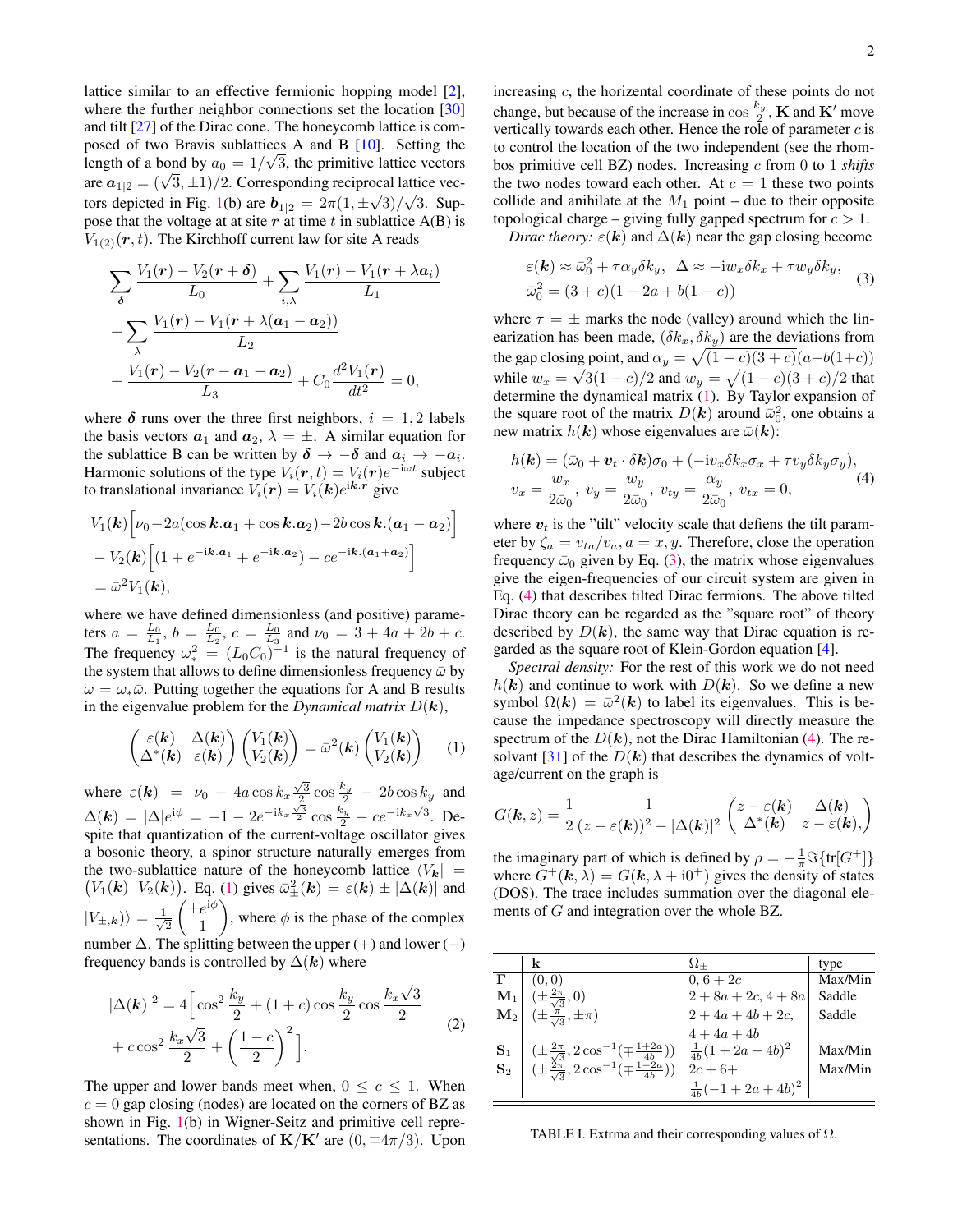

<span id="page-2-0"></span>FIG. 2. The impedance and DOS curves vs.  $\Omega$  for differnt values of c and  $\alpha_y$ . The Dirac level  $\Omega_0$  is held fixed at 4. The blue (oragne) curve with axis range on left (right) is  $\text{Re}\{Z_{AA}(\boldsymbol{a}_1)\}\$  (DOS).

When the spectral density is plotted as a function of  $\Omega$ , contains a great deal of information. The first imortant feature of the density of  $\Omega$  values is the location of the Dirac node, Eq. [\(3\)](#page-1-0),  $\bar{\omega}_0^2 = \Omega_0$  that solves  $\Omega_+(\mathbf{k}) = \Omega_-(\mathbf{k})$ . This gives the first relation among the model parameters  $a, b, c$  that can be directly read off from the DOS. The exterma of DOS are determined from  $\nabla_k \Omega(k) = 0$ . [I](#page-1-2)n Tab. I we list the positions and values of  $\Omega$  at two van-Hove singularities  $M_1$  and  $M_2$ shown in Fig. [1\(](#page-0-2)b). Because  $M_1$  and  $M_2$  are saddle points, they give logarithmic van Hove singularities the locations of which directly relate to model parameters as,

$$
(\Omega_{+} - \Omega_{-})|_{\mathbf{M}_{1}} = (\Omega_{+} - \Omega_{-})|_{\mathbf{M}_{2}} = 2(1 - c),
$$
 (5)

$$
\Omega_+|_{\mathbf{M}_2} - \Omega_+|_{\mathbf{M}_1} = \Omega_-|_{\mathbf{M}_2} - \Omega_-|_{\mathbf{M}_1} = 4(b-a). \tag{6}
$$

The first equation tells us that the van Hove singularities arising from a given point in upper and lower branches are separated by deviations of  $c$  from 1. This helps to immediately read off the parameter c. The second equation above implies that the separation of van Hove singularities in upper branch is controlled by  $b - a$  and when  $a = b$  the van Hove singularities for  $M_1$  and  $M_2$  points coincide and hence the number of van Hove singularities is reduced by two. Now let us see how one can measure the location of the above singularities.

*Impedance spectroscopy:* This measurement consists in sending a current through one node into our LC lattice and extracting the current through another (arbitrary) node and corresponds to adding a non-zero current to the right side of Eq. [\(1\)](#page-0-3) [\[32\]](#page-3-24). The operation frequency can be adjusted at

| Parity of $(m, n)$             | Mı | M۰ |
|--------------------------------|----|----|
| (even, even)                   |    |    |
| (odd, odd)                     |    |    |
| $(even, odd)$ or $(odd, even)$ |    |    |

<span id="page-2-2"></span>TABLE II. How to select DOS singularities in impedance spectroscopy. ✓/✗ indicate the presence/absence of the DOS singularity.



<span id="page-2-3"></span>FIG. 3. The comparison between the impedance  $\text{Re}\{Z_{AA}(\boldsymbol{r})\}$  at  $\bar{\omega}_0^2 = 4$ ,  $c = 0.1$ ,  $\alpha_y = -0.2$  for  $r = a_1$  (blue solid curve) and  $\boldsymbol{r} = m \boldsymbol{a}_1 + n \boldsymbol{a}_2$  (red dashed curve).

will to probe the Dirac physics near the crossing point  $\Omega_0$ . If the current is sent in to site  $r_a$  on sublattice  $\nu_1$  and is extracted from site  $r_b$  on sublattice  $\nu_2$ , then one has to add  $I_{\nu}(\boldsymbol{r}) = I_0(\delta_{\nu\nu_1}\delta(\boldsymbol{r}-\boldsymbol{r}_a)-\delta_{\nu\nu_2}\delta(\boldsymbol{r}-\boldsymbol{r}_b))$  or in Fourier representation  $I_{\nu}(\mathbf{k}) = I_0(\delta_{\nu\nu_1}e^{-i\mathbf{k}\cdot\mathbf{r}_a} - \delta_{\nu\nu_2}e^{-i\mathbf{k}\cdot\mathbf{r}_b})$  to the right side of Eq. [\(1\)](#page-0-3) that gives,  $[D(\mathbf{k}) - \Omega \sigma_0] |V\rangle = -i\omega L_0 |I(\mathbf{k})\rangle$ . By  $D(\mathbf{k}) - \Omega \sigma_0 = -G^{-1}(\mathbf{k}, \Omega)$ , we obtain the matrix equation  $V_{\mu} = i\omega L_0 G_{\mu\nu} I_{\nu}$  where  $\mu, \nu = 1, 2$  label the sublattices. By definition of impedance (the difference between the voltages of the nodes devided by the current) we get

<span id="page-2-1"></span>
$$
Z_{\nu_1\nu_2}(\mathbf{r}_a - \mathbf{r}_b) = i\omega_* L_0 \sqrt{\Omega} \frac{1}{N} \sum_{\mathbf{k}} \left[ G_{\nu_1\nu_1} + G_{\nu_2\nu_2} \right] \tag{7}
$$

$$
-G_{\nu_1\nu_2} e^{i\mathbf{k}.(\mathbf{r}_a - \mathbf{r}_b)} - G_{\nu_2\nu_1} e^{-i\mathbf{k}.(\mathbf{r}_a - \mathbf{r}_b)} \Big],
$$

where  $N$  is the number of unit cells. The frequency dependence is implied for the Green's function matrix elements  $G_{\nu_i \nu_j}$ . For large enough lattices with many degrees of freedom, the sum over  $k$  can be replaced by an integral over BZ. This completes the expression of the impedance in terms of the Green's function. It further suggests to work with the "normalized impedance"  $Z_{\nu\nu}/(\omega_* L_0)$ . As can be seen in Fig. [2,](#page-2-0) the (local) impedance measured between a typical inout points separated by  $a_1$  clearly contains information about he essential features of the DOS and hence serves as a spectroscopic determination tool to measure  $a, b, c$  parameters.

If one probes the *non-local* impedance between arbitray unit cells separated by  $r_a - r_b = ma_1 + na_2 = ((m +$  $m\sqrt{3}/2$ ,  $(m-n)/2$ ), the diagonal component of Eq. [\(7\)](#page-2-1) gives

$$
\sum_{\mathbf{k}} 2G_{\nu_1\nu_1}(1 - \cos(\mathbf{k}.(\mathbf{r}_a - \mathbf{r}_b))) = \sum_{\mathbf{k}} 2G_{\nu_1\nu_1}\Delta\phi. \tag{8}
$$

The term in the paranthesis denoted by  $\Delta \phi$  resembles the atomic interference term that arises in the scattering determi-nation of crystal structure [\[33\]](#page-3-25). For  $k_{\text{M}_1} = (\pm \frac{2\pi}{\sqrt{3}})$  $\frac{\pi}{3}$ , 0) and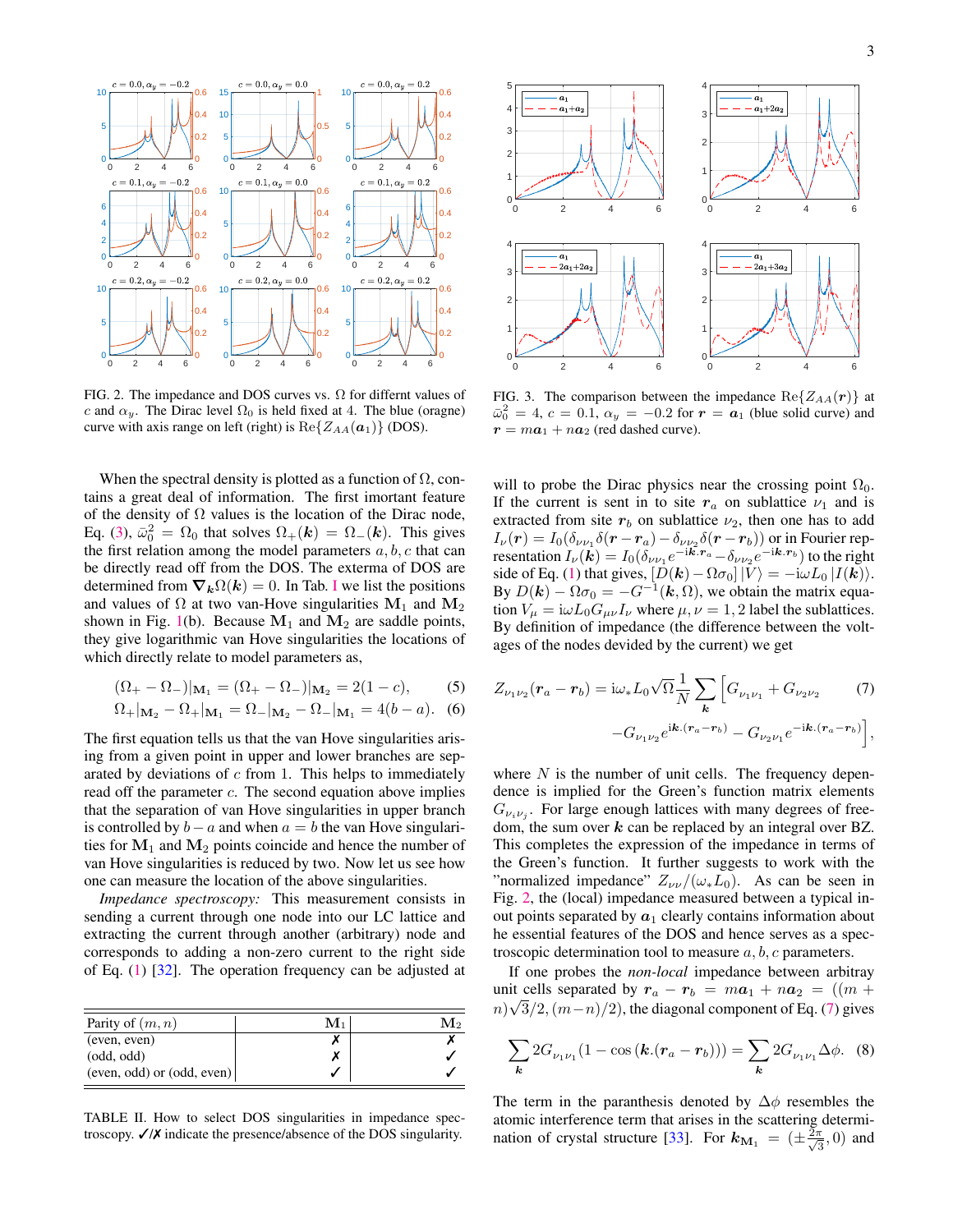$\mathbf{k}_{\mathbf{M}_2} = (\pm \frac{\pi}{\sqrt{3}}, \pm \pi)$  the interference terms become

$$
\Delta\phi_{\mathbf{M}_1} = 1 - \cos((m+n)\pi) = 1 - (-1)^{m+n},
$$
  

$$
\Delta\phi_{\mathbf{M}_2} = \begin{cases} 1 - \cos m\pi & \text{same sign} \\ 1 - \cos n\pi & \text{opposite sign} \end{cases} = \begin{cases} 1 - (-1)^m \\ 1 - (-1)^n \end{cases},
$$

which shows that when  $m+n$  is even, the van-Hove singularity at  $M_1$  disappears by interference. In order to annihilate the  $M_2$  singularity, both m and n must be even. Tab[.II](#page-2-2) summarizes the above interference physics of van-Hove singularities. Fig. [3](#page-2-3) compares the impedance bewtween points separated by  $a_1$  that contains full DOS singularities, with few other Z for various  $m\mathbf{a}_1 + n\mathbf{a}_2$  values, in agreement with Tab. [II.](#page-2-2)

*Outlook:* We have presented a honeycomb lattice model for circuit realization of a tilted "Dirac cone" and its local and non-local impedance spectroscopy to fully determine the model parameters. Allowing the model parameters to vary in on the lattice will imprint a spacetime geometry that can be arbitrarily tuned. Our model is a step towards "on chip" realization of interesting *spacetime* geometries. The "particles" in this system are current/voltage pulses that can be traced by

- <span id="page-3-0"></span>[1] S. M. Girvin and K. Yang, *[Modern Condensed Matter Physics](http://dx.doi.org/10.1017/9781316480649)* (Cambridge University Press, 2019).
- <span id="page-3-1"></span>[2] C. H. Lee, S. Imhof, C. Berger, F. Bayer, J. Brehm, L. W. Molenkamp, T. Kiessling, and R. Thomale, [Communications](http://dx.doi.org/10.1038/s42005-018-0035-2) Physics 1 [\(2018\), 10.1038/s42005-018-0035-2.](http://dx.doi.org/10.1038/s42005-018-0035-2)
- <span id="page-3-2"></span>[3] Y. Li, Y. Sun, W. Zhu, Z. Guo, J. Jiang, T. Kariyado, H. Chen, and X. Hu, Nature Communications 9 [\(2018\), 10.1038/s41467-](http://dx.doi.org/10.1038/s41467-018-07084-2) [018-07084-2.](http://dx.doi.org/10.1038/s41467-018-07084-2)
- <span id="page-3-3"></span>[4] L. H. Ryder, *[Quantum Field Theory](http://dx.doi.org/10.1017/cbo9780511813900)* (Cambridge University Press, 1996).
- <span id="page-3-4"></span>[5] M. S. Dresselhaus, *Group Theory: Applications to the Physics of Condensed Matter* (Springer, 2008).
- <span id="page-3-5"></span>[6] M. D. Schwartz, *Quantum Field Theory and the Standard Model* (Cambridge University Press, 2014).
- <span id="page-3-6"></span>[7] C. Kittel, *Quantum Theory of Solids* (John Wiley & Sons, 1987).
- <span id="page-3-7"></span>[8] B. Bradlyn, J. Cano, Z. Wang, M. G. Vergniory, C. Felser, R. J. Cava, and B. A. Bernevig, Science 353[, aaf5037 \(2016\).](http://dx.doi.org/10.1126/science.aaf5037)
- <span id="page-3-8"></span>[9] Z. Zhu, G. W. Winkler, Q. Wu, J. Li, and A. A. Soluyanov, Physical Review X 6 [\(2016\), 10.1103/physrevx.6.031003.](http://dx.doi.org/ 10.1103/physrevx.6.031003)
- <span id="page-3-9"></span>[10] M. I. Katsnelson, *[Graphene](http://dx.doi.org/10.1017/cbo9781139031080)* (Cambridge University Press, 2012).
- <span id="page-3-10"></span>[11] X.-F. Zhou, X. Dong, A. R. Oganov, Q. Zhu, Y. Tian, and H.-T. Wang, Phys. Rev. Lett. 112[, 085502 \(2014\).](http://dx.doi.org/10.1103/PhysRevLett.112.085502)
- [12] A. Lopez-Bezanilla and P. B. Littlewood, [Phys. Rev. B](http://dx.doi.org/10.1103/PhysRevB.93.241405) 93, [241405 \(2016\).](http://dx.doi.org/10.1103/PhysRevB.93.241405)
- [13] M. O. Goerbig, J.-N. Fuchs, G. Montambaux, and F. Piéchon, Phys. Rev. B 78[, 045415 \(2008\).](http://dx.doi.org/10.1103/PhysRevB.78.045415)
- <span id="page-3-11"></span>[14] S. Rostamzadeh, i. d. I. m. c. Adagideli, and M. O. Goerbig, Phys. Rev. B 100[, 075438 \(2019\).](http://dx.doi.org/10.1103/PhysRevB.100.075438)
- <span id="page-3-12"></span>[15] S. A. Jafari, Physical Review B 100 [\(2019\), 10.1103/phys](http://dx.doi.org/10.1103/physrevb.100.045144)[revb.100.045144.](http://dx.doi.org/10.1103/physrevb.100.045144)
- [16] Z. Jalali-Mola and S. A. Jafari, [Physical Review B](http://dx.doi.org/10.1103/physrevb.100.075113) 100 (2019), [10.1103/physrevb.100.075113.](http://dx.doi.org/10.1103/physrevb.100.075113)
- [17] T. Farajollahpour, Z. Faraei, and S. A. Jafari, [Phys. Rev. B](http://dx.doi.org/10.1103/PhysRevB.99.235150) 99, [235150 \(2019\).](http://dx.doi.org/10.1103/PhysRevB.99.235150)
- [18] G. E. Volovik, [JETP Letters](http://dx.doi.org/10.1134/S0021364016210050) **104**, 645 (2016).
- [19] G. E. Volovik, [Physics-Uspekhi](http://dx.doi.org/10.3367/ufne.2017.01.038218) 61, 89 (2018).

appropriate impedance spectroscopy whose line shap contains complete *local* information about the parameter of the model, and hence the properties of the spacetime that emerges at long distances. Our current study shows that the relation between the space group and the ensuing spacetime geometry at long distances is the same for  $2p$  electrons in  $8Pmmn$  borophene, and current pulses.

The connection between graphs and *space* geometry in the context of circuit electrodynamics [\[34\]](#page-3-26) as well as in the band theory [\[35\]](#page-3-27) and possible implications for high-temperateure superconductivity has been discussed [\[36\]](#page-3-28). Our proposal differs in that it offers a wider perspective for the fabrication and manipulation of *spacetime* geometry [\[37\]](#page-3-29), not merely the space geometry [\[24](#page-3-17)[–26\]](#page-3-18). As such, our setup allows for emulation of various "gravitational" phenomena. When one is dealing with a pure space geometry, the effect of curvature can be replaced by a pseudo  $U(1)$  gauge field, while in the case of spacetime geomery, one requires non-Abelian gauge fields. As such, our circuit model can be regarded as a convenient platform for the synthesis of non-Abelian guage fields [\[37\]](#page-3-29).

- <span id="page-3-13"></span>[20] J. Nissinen and G. E. Volovik, [JETP Letters](http://dx.doi.org/10.1134/S0021364017070013) 105, 447 (2017).
- <span id="page-3-14"></span>[21] L. Ryder, *[Introduction to General Relativity](http://dx.doi.org/10.1017/cbo9780511809033)* (Cambridge University Press, 2009).
- <span id="page-3-15"></span>[22] B. Schutz, *[A First Course in General Relativity](http://dx.doi.org/10.1017/cbo9780511984181)* (Cambridge University Press, 2009).
- <span id="page-3-16"></span>[23] A. Mohajerani, Z. Faraei, and S. A. Jafari, [Journal of Physics:](http://dx.doi.org/10.1088/1361-648x/abe64e) [Condensed Matter](http://dx.doi.org/10.1088/1361-648x/abe64e) 33, 215603 (2021).
- <span id="page-3-17"></span>[24] I. Boettcher, P. Bienias, R. Belyansky, A. J. Kollár, and A. V. Gorshkov, Physical Review A 102 [\(2020\), 10.1103/phys](http://dx.doi.org/10.1103/physreva.102.032208)[reva.102.032208.](http://dx.doi.org/10.1103/physreva.102.032208)
- [25] S. K. Baek, P. Minnhagen, and B. J. Kim, *[Physical Review E](http://dx.doi.org/10.1103/physreve.79.011124)* 79 [\(2009\), 10.1103/physreve.79.011124.](http://dx.doi.org/10.1103/physreve.79.011124)
- <span id="page-3-18"></span>[26] A. J. Kollár, M. Fitzpatrick, and A. A. Houck, [Nature](http://dx.doi.org/10.1038/s41586-019-1348-3)  $571$ , 45 [\(2019\).](http://dx.doi.org/10.1038/s41586-019-1348-3)
- <span id="page-3-19"></span>[27] Y. Yekta, H. Hadipour, and S. A. Jafari, "How to tune the tilt of a dirac cone by atomic manipulations?" (2021), [arXiv:2108.08183.](http://arxiv.org/abs/arXiv:2108.08183)
- <span id="page-3-20"></span>[28] M. Kardar, *[Statistical Physics of Fields](http://dx.doi.org/10.1017/cbo9780511815881)* (Cambridge University Press, 2007).
- <span id="page-3-21"></span>[29] L. P. Kadanoff, *[Statistical Physics](http://dx.doi.org/10.1142/4016)* (WORLD SCIENTIFIC, 2000).
- <span id="page-3-22"></span>[30] M. Vozmediano, M. Katsnelson, and F. Guinea, [Physics Re](http://dx.doi.org/10.1016/j.physrep.2010.07.003)ports 496[, 109 \(2010\).](http://dx.doi.org/10.1016/j.physrep.2010.07.003)
- <span id="page-3-23"></span>[31] E. N. Economou, *Greens Functions in Quantum Physics* (Springer-Verlag Berlin Heidelberg, 2006).
- <span id="page-3-24"></span>[32] J. Cserti, G. Széchenyi, and G. Dávid, [Journal of Physics A:](http://dx.doi.org/10.1088/1751-8113/44/21/215201) [Mathematical and Theoretical](http://dx.doi.org/10.1088/1751-8113/44/21/215201) 44, 215201 (2011).
- <span id="page-3-25"></span>[33] *Festkörperphysik* (Springer Berlin Heidelberg, 2009).
- <span id="page-3-26"></span>[34] I. Boettcher, P. Bienias, R. Belyansky, A. J. Kollár, and A. V. Gorshkov, Physical Review A 102 [\(2020\), 10.1103/phys](http://dx.doi.org/10.1103/physreva.102.032208)[reva.102.032208.](http://dx.doi.org/10.1103/physreva.102.032208)
- <span id="page-3-27"></span>[35] J. Maciejko and S. Rayan, [Science Advances](http://dx.doi.org/10.1126/sciadv.abe9170) 7 (2021), [10.1126/sciadv.abe9170.](http://dx.doi.org/10.1126/sciadv.abe9170)
- <span id="page-3-28"></span>[36] G. Campi and A. Bianconi, [Journal of Superconductivity and](http://dx.doi.org/10.1007/s10948-015-3326-9) [Novel Magnetism](http://dx.doi.org/10.1007/s10948-015-3326-9) 29, 627 (2015).
- <span id="page-3-29"></span>[37] T. Farajollahpour and S. A. Jafari, [Physical Review Research](http://dx.doi.org/10.1103/physrevresearch.2.023410) 2 [\(2020\), 10.1103/physrevresearch.2.023410.](http://dx.doi.org/10.1103/physrevresearch.2.023410)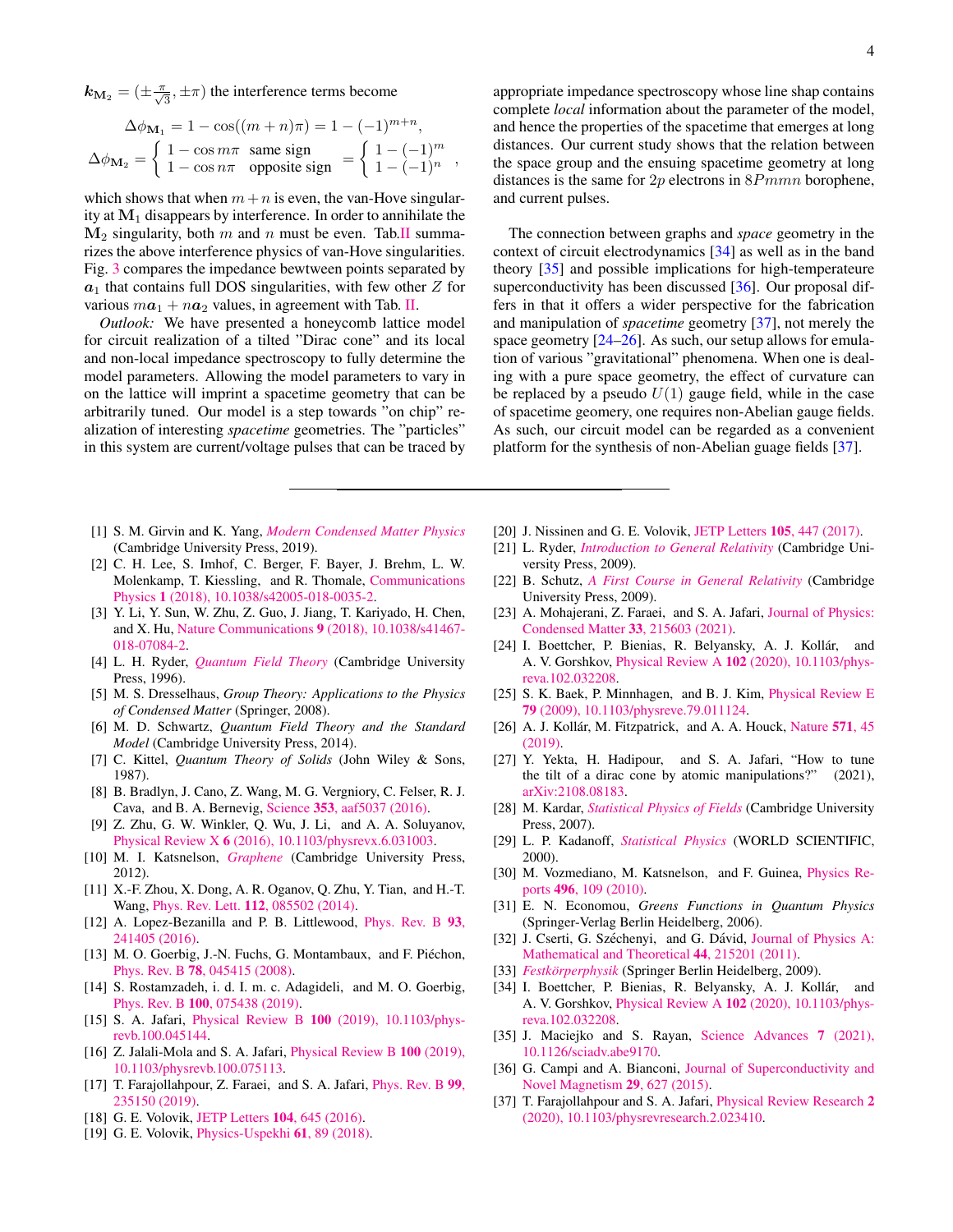## Supplementary material: The circuit realization of tilted Dirac cone: A platform for fabrication of curved spacetime geometry on a chip

In this annex we provide some calculational details related to the main text.

### A. Conditions for Dirac Crossing

The zeros of the  $\Delta(k)$  given in Eq. [\(2\)](#page-1-3) are obtained as follows: One can view it as a quadratic equation in  $cos(k_y/2)$ and find the following roots,

$$
\cos\frac{k_y}{2} = \frac{-(1+c)\cos\frac{k_x\sqrt{3}}{2} \pm |1-c|\sqrt{\cos^2\frac{k_x\sqrt{3}}{2} - 1}}{2}.
$$

Let us begin the analysis of this equation by first looking at a limit in case  $c = 1$ . In this situation the coefficient of the square root vanishes and the two roots degenerate into the simple equation  $\cos(k_y/2) = -\cos(k_x\sqrt{3}/2)$  or equivalently  $k_y = 2\pi \pm k_x \sqrt{3}$ , which represents two straight lines in kspace inside Brillouin zone (BZ). For the generic case,  $c \neq 1$ the expression under the square root is most of the time negative (since cosine is always bounded by  $-1$  and  $+1$ ), and the only chance to avoide complex frequencies is to set the square root to zero, namely  $cos(k_x\sqrt{3}/2) = \pm 1$  which implies  $\cos(k_y/2) = \pm (1+c)/2$ . In order to have real solution for  $k_y$ , the (already positive) parameter c must be smaller than one. Therefore the condition to have zero band gap is  $c \leq 1$ where the the limiting case  $c = 1$  marks the transition between zero and non-zero band gap. This explains why in the main text we have restricted ourselves to the region  $0 < c < 1$ .

#### B. Band exterma

As pointed out in the main text, the band exterma are obtained from  $\nabla_k \Omega = 0$ . In addition to the van-Hove singularities at  $M_1$  and  $M_2$ , depending on the parameter values, one can also have two other exterma  $S_1$  and  $S_2$  listed in Tab. [I.](#page-1-2) But they may not always exist, because the arccosine argument is restricted to lie between  $\pm 1$ . The value of  $\Omega$  at  $S_1$ is greater than the level  $\bar{\omega}_0^2$  of the Dirac point. The value of  $\Omega$  at  $\mathbf{S}_2$  is greater than  $\Omega_+(\mathbf{\Gamma})$  and the level of  $\Omega$  at  $\mathbf{S}_1$  is greater than  $\Omega$  at Dirac point. The exterma at  $S_1$  and  $S_2$  do not contribute a divergent DOS, and hence do not alter the impedance spectroscopy. We discuss them here for the mathematical completeness of our theory. In fact they are maxima or minima with no saddle character that contribute a constant jump into the DOS. Fig. [2](#page-2-0) of the main text has been produced for parameter ranges where the above points do not exist.

Since the number of exterma varies in the parameter space, it is appropriate to specify the number of exterma in the plane of parameter  $(a, b)$ . The two exterma  $S_1$  and  $S_2$  exists when  $1/4 + a/2 < b$  and  $-b < 1/4 - a/2 < b$  (or equivalently  $|1/4 - a/2| < b$  are satisfied. The intersection of the above conditions gives the green region in Fig.  $S1$  in ab plane that has the maximmal number 8 exterma. Outside these region



FIG. S1. The number of exterma in the BZ for various regions of the *ab* plane. On the special line  $b = a$ , the value of  $\Omega$  for  $M_1$  and M<sup>2</sup> points are the same, therefore on this dashed line the numeber of exterma reduce by two.

denoted by pink, the above two exterma do not exist and hence we have 6 exterma. In the purple region where only the condition for the existence of  $S_2$  is satisfied we have 7 exterma. The line  $a = b$  passes through all three regions. When this condition is satisfied, the saddle points  $M_1$  and  $M_2$  coincide and the corresponiding number of exterma on this line is reduced by 2. The data for Fig. [2](#page-2-0) and Fig. [3](#page-2-3) are produced in the pink range of the parameter space.

#### C. Details of numeric simulations

Requringt the inductance parameters  $a$ ,  $b$  and  $c$  to be positive, the allowed range for the parameter  $\alpha_y$  (that determines the tilt  $\zeta_y$ ) becomes

$$
-\frac{(1+c)(\bar{\omega}_0^2-3-c)}{\sqrt{(3+c)(1-c)}} < \alpha_y < \frac{1}{2}(\bar{\omega}_0^2-3-c)\sqrt{\frac{1-c}{3+c}}.\tag{S1}
$$

As it can be seen, non zero values for  $\alpha_y$  can be reached subject to the the condition  $\bar{\omega}_0^2 > 3 + c$ . Since we want to have dirac points, we keep  $0 \leq c < 1$ . In our numeric simulations we fix the level of Dirac points by  $\bar{\omega}_0^2 = 4$ . We impose additional constraint on  $\zeta$  in order to stay in the pink regions of Fig. [2.](#page-2-0) The method we use to compute the DOS is to simply count the numeber of k points in k-space at each value of  $\Omega$ .

As we noted below Eq. [\(7\)](#page-2-1), all the exterma of the DOS are contained in the sublattice-diagonal impendance (with arbitrary unit cell position). Therefore, we calculate,  $Re{Z_{AA}(a_1)}$ , the impedance between sublattice A of two sites at distance  $a_1$  from each other where  $a_1$  is the basis vector of the underlying honecomb lattice.

In Fig. [2](#page-2-0) the curves of impedance and DOS vs.  $\Omega$  are shown. Note how the van Hove singularities of both curves coincide, as expected. The value of  $\Omega$  at the van Hove singularities are exactly those reported in Tab. [I](#page-1-2) for the DOS. Near van hove logarithmic singularities, which are at  $M_1$  and  $M<sub>2</sub>$  in k-space, the real part of impedance diverges that can